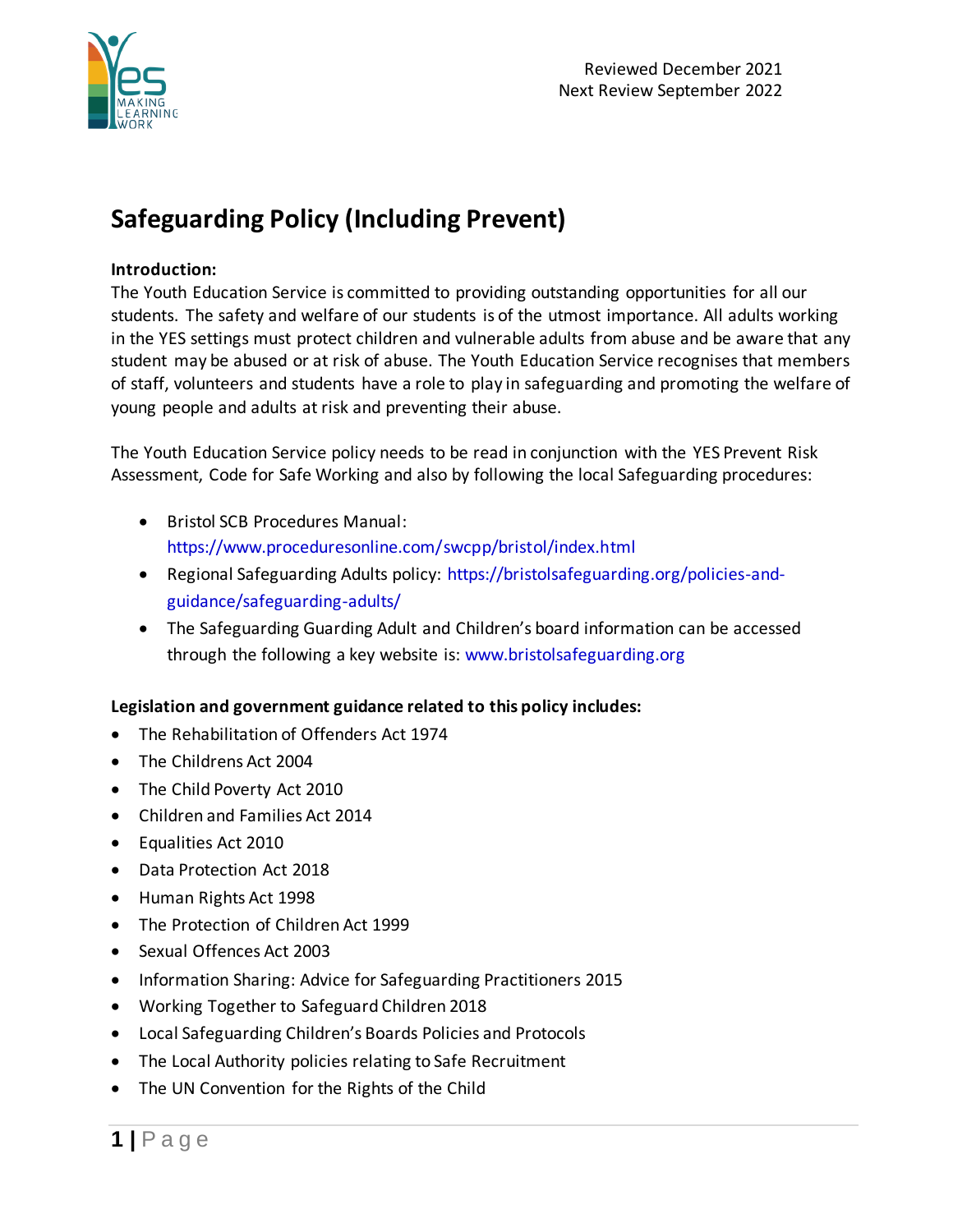

- Safeguarding Vulnerable Groups Act 2006 amended in the Protection of Freedom Act 2012
- Education Act 2011
- Mental Capacity Act 2005
- Safeguarding Children and Safer Recruitment in Education 2012
- Equality Act 2010
- Counter Terrorism and Security Act 2015
- Keeping children safe in Education 2021
- PREVENT Duty Guidance 2021.

The policy and procedure are reviewed at least annually to ensure that updates to relevant guidance are reflected and enacted across The Youth Education Service.

## **Policy aim**

Safeguarding is the term used to denote the duties and responsibilities that those providing health, social or educational services have to carry out to protect individuals from harm, including self-harm. YES includes responsibilities under the Government's Prevent strategy within the scope of safeguarding.

This policy is informed by, and adheres to, the requirements of the Safer the Safeguarding Adults Board and the multi-agency commitment to preventing radicalisation and extremism detailed in Building the Bridge.

The policy applies to the YES Directors, all YES staff and volunteers. All have a legal responsibility to take seriously any concerns about neglect, abuse or radicalisation that come to their attention and to follow the procedures set out below.

## **Definitions of terms used in this policy**

## **Safeguarding means:**

*"Safeguarding and promoting the welfare of children is defined for the purposes of this guidance as: protecting children from maltreatment; preventing impairment of children's health or development; ensuring that children grow up in circumstances consistent with the provision of safe and effective care; and taking action to enable all children to have the best outcomes."* 

Safeguarding relates to children, young people and vulnerable adults and means protecting their health, wellbeing and human rights, and enabling them to live free from harm, abuse and neglect, including protecting children and young people who are vulnerable or at risk of being radicalised.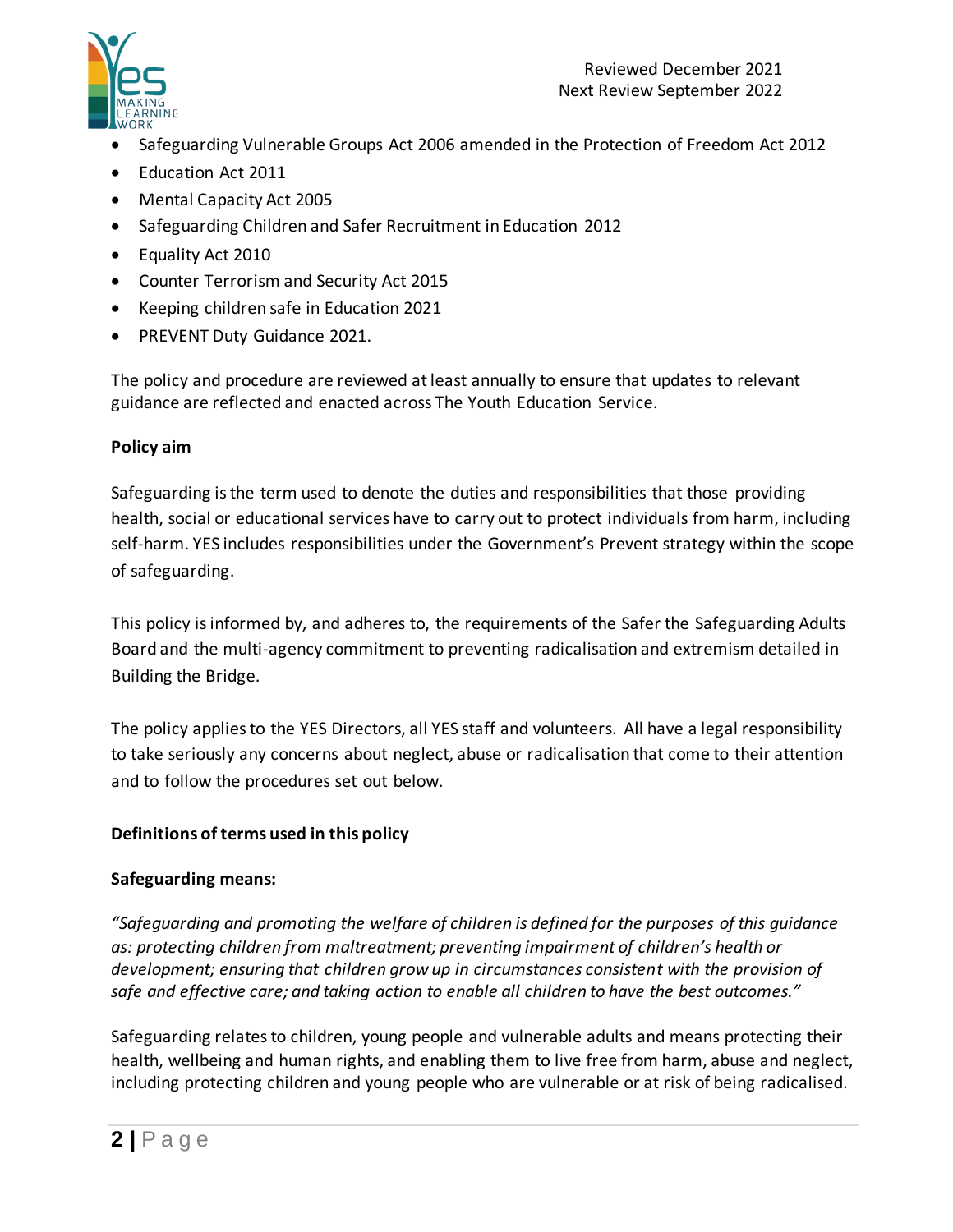

- Protection from abuse and neglect
- Ensuring safety and care
- Promotion of health, development and resilience
- Ensuring optimum life chances

**Child**: Child protection relates to any child (under 18) as Defined by The Children Act 1989. who has suffered from, or may be at risk of physical injury, neglect, emotional abuse or sexual abuse.

**Adult at risk** (formerly vulnerable adult): a person 'who is or may be in need by reason of mental or other disability, age or illness; and who is or may be unable to take care of him or herself, or unable to protect him or herself against significant harm or exploitation' (Department of Health, 2000).

**Radicalisation:** the process by which a person comes to support terrorism and forms of extremism leading to radicalisation.

**Extremism**: vocal or active opposition to fundamental values, including democracy, the rule of law, individual liberty and mutual respect and tolerance of different faiths and beliefs and for those without faith (defined by Ofsted as **'British Values'**); calls for the death of members of our armed forces, in this country or overseas.

**Abuse:** behaviour towards a person that either deliberately or unknowingly causes a person harm or endangers their life or their human or civil rights. It can be passive, e.g. failing to take action to care for someone, or failing to raise the alert about abuse; or active e.g. hitting, stealing or doing something that causes harm. Abuse can be a one-off or something that is repeated.

## **CHILD PROTECTION AND SAFEGUARDING – RECOGNITION AND RESPONSE TO ABUSE**

Abuse can take a number of forms:

- **Physical**: causing physical harm to a child or vulnerable adult by hitting, shaking, throwing, poisoning, burning or scalding, drowning, suffocating or some other method. Physical harm can also be caused when a parent or carer fabricates the symptoms of or deliberately induces illness in a child or vulnerable adult.
- **Emotional**: the persistent emotional maltreatment of a child or vulnerable adult in a way likely to cause severe and persistent negative effects on that person's emotional development.
- **Sexual**: forcing or enticing a child or vulnerable adult to take part in sexual activities, whether or not that person is aware of what is happening. Sexual abuse includes both physical contact and non-contact activities.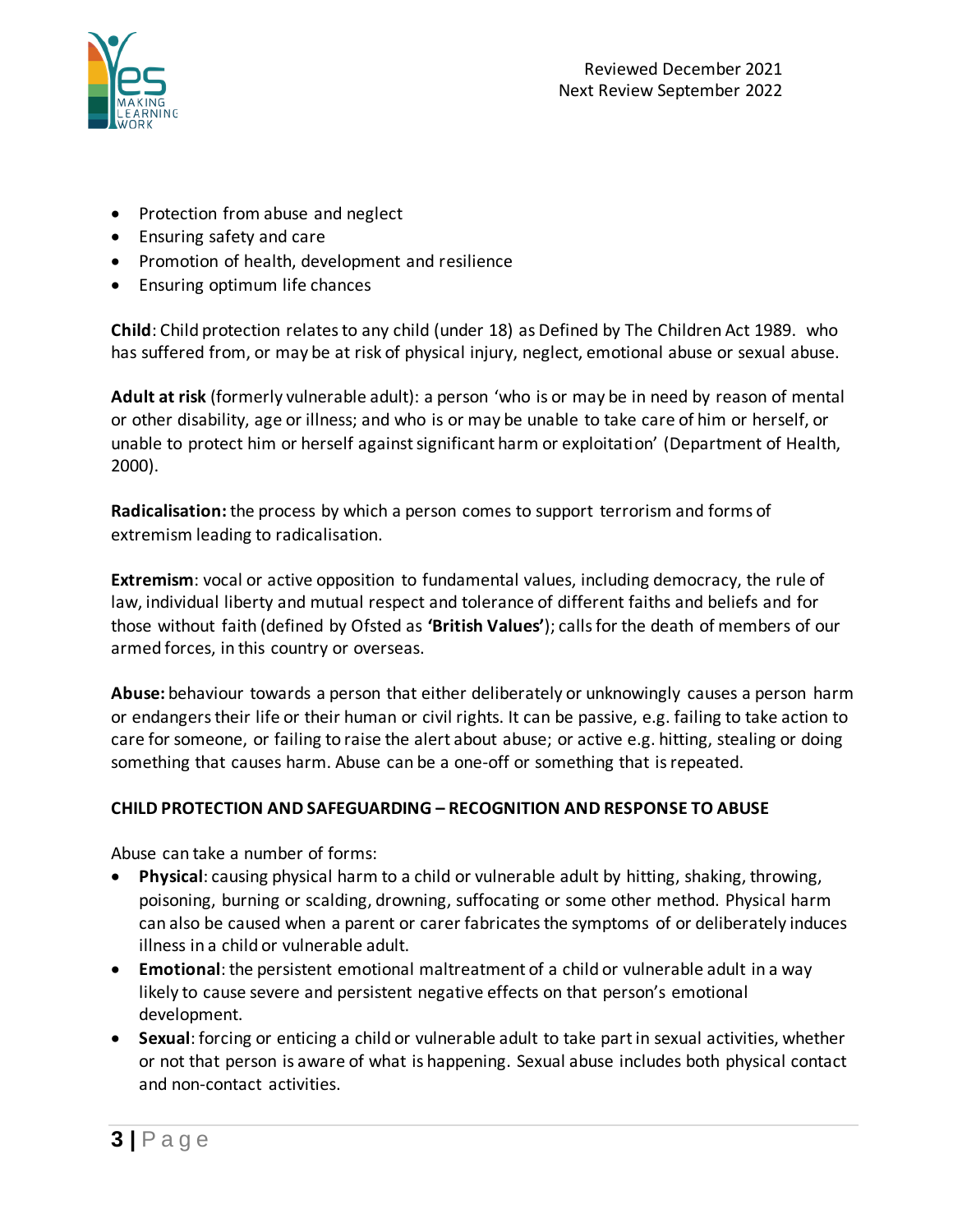

- **Neglect:** the persistent failure to meet a child or vulnerable adult's basic physical and/or psychological needs, likely to result in the serious impairment of that person's health and/or development.
- **Financial**: being denied access to funds, having funds misappropriated or misused by others, being pressured or manipulated into giving money away or using it in a way the vulnerable person does not wish.
- **Institutional:** the mistreatment, abuse or neglect of a child or vulnerable adult by a regime or individuals.

It is important to recognise the multitude of abusive situations that overlap within these definitions. Children and vulnerable adults may be at risk of abuse through such varied issues as bullying (including cyberbullying), substance misuse, child sexual/criminal exploitation, female genital mutilation, forced marriage, radicalisation and extremist behaviour, abuse related to protected characteristics e.g. racism/sexism/homophobia, domestic violence, gang violence, sexting and others.

Safeguarding issues can manifest themselves via peer-on-peer abuse. This is most likely to include, but may not be limited to, bullying (including cyberbullying), gender-based violence/sexual assaults and sexting. All staff must remain alert to the possibility of peer-on-peer abuse and take appropriate action to safeguard those involved.

A mental health concern over a child or vulnerable adult should also be seen as a safeguarding concern and is covered under the scope of this policy.

## **Other recognised categories of abuse:**

- Historical
- Domestic
- Violation of rights
- Discriminatory
- Female Genital Mutilation (FGM)

## **In the case of adults it may also include:**

• Financial abuse such as exerting improper pressure to sign over money from savings etc.

## **Commitment**

YES will seek to prevent young people and adults becoming victims of abuse or neglect by: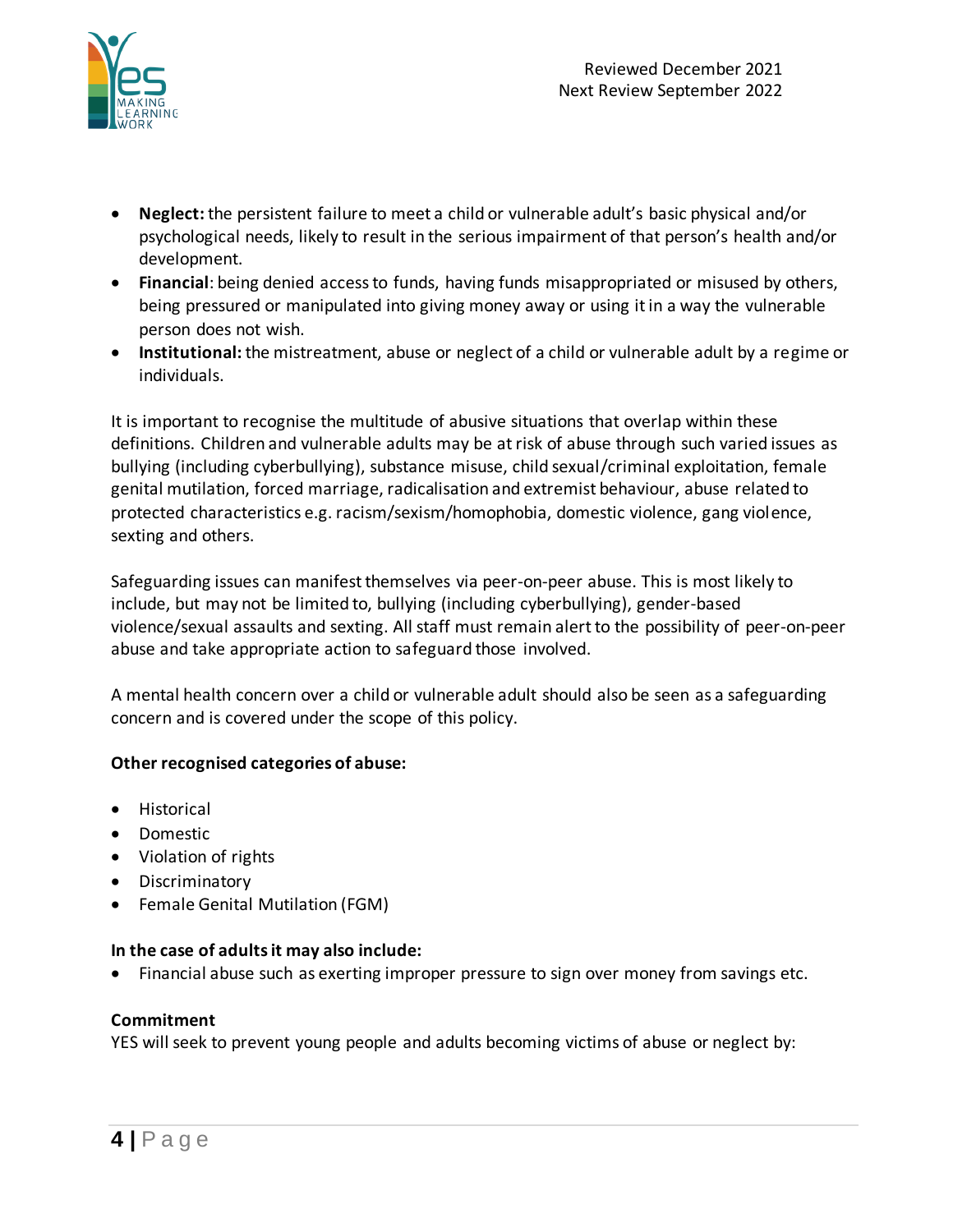

- Contributing to effective partnership working between all those involved with providing safeguarding services for Adults and Children.
- Allowing for poor and unsafe practice to be challenged.
- Embodying values of openness, free debate and tolerance, and promoting them through the way we work
- By promoting health and development of people that use YES servicesto optimize life chances
- By providing children, young people and adults with appropriate safety and protection whilst in the care of YES, which include safety online and operating effective systems to enable students to communicate that they feel safe or unsafe.
- Operating an E-Safety Policy and good practices to ensure people can maximise the potential of technology whilst remaining safe and developing an age-appropriate understanding of potential threats such as cyberbullying, sexting, revenge porn and stalking.
- Implementing our policy on the use of ICT on the premises and using filtering as a means of restricting access to harmful content (see Acceptable Use of Internet Policy)
- Creating awareness of the dangers of downloading and sharing inappropriate material which is illegal under the Counter-Terrorism Act (2015).
- Creating an open culture which respects all individuals' rights and discourages bullying and discrimination of all kinds including bullying by peers
- enabling users of the YES service to have the self-confidence and knowledge to recognize and resist inappropriate approaches
- informing YES students of their rights to be free from harm and encouraging them to talk to YES staff if they have any concerns
- Promoting resilience, autonomy, independence, self-esteem, social inclusion and addressing the issue of safeguarding through tutorials and groupwork
- Identifying staff with responsibility for dealing with issues of abuse and for acting as a source of Information, advice and support to other staff and volunteers
- Ensuring staff and volunteers receive training commensurate with their role and responsibilities, enabling them to make informed and confident responses to specific child and adult protection issues.
- Ensuring staff understand, through regular training and updates, the many different forms that abuse can take, including (but not limited to) peer on peer abuse, hate crime, child sexual/criminal exploitation, domestic violence/abuse, radicalisation, gangs and youth violence, faith abuse, bullying (including cyberbullying), discriminatory abuse e.g. racism/ homophobia/ transphobia, gender-based violence, female genital mutilation, neglect, substance misuse, fabricated or induced illness, trafficking and forced marriage.
- Ensuring that any disclosure /concern of abuse is listened to, reported and where necessary an appropriate referral made.
- Ensuring that any person in danger of radicalization or demonstrating extremist tendencies is deemed to be vulnerable and referral will be made to the appropriate agency working to deliver the PREVENT strategy.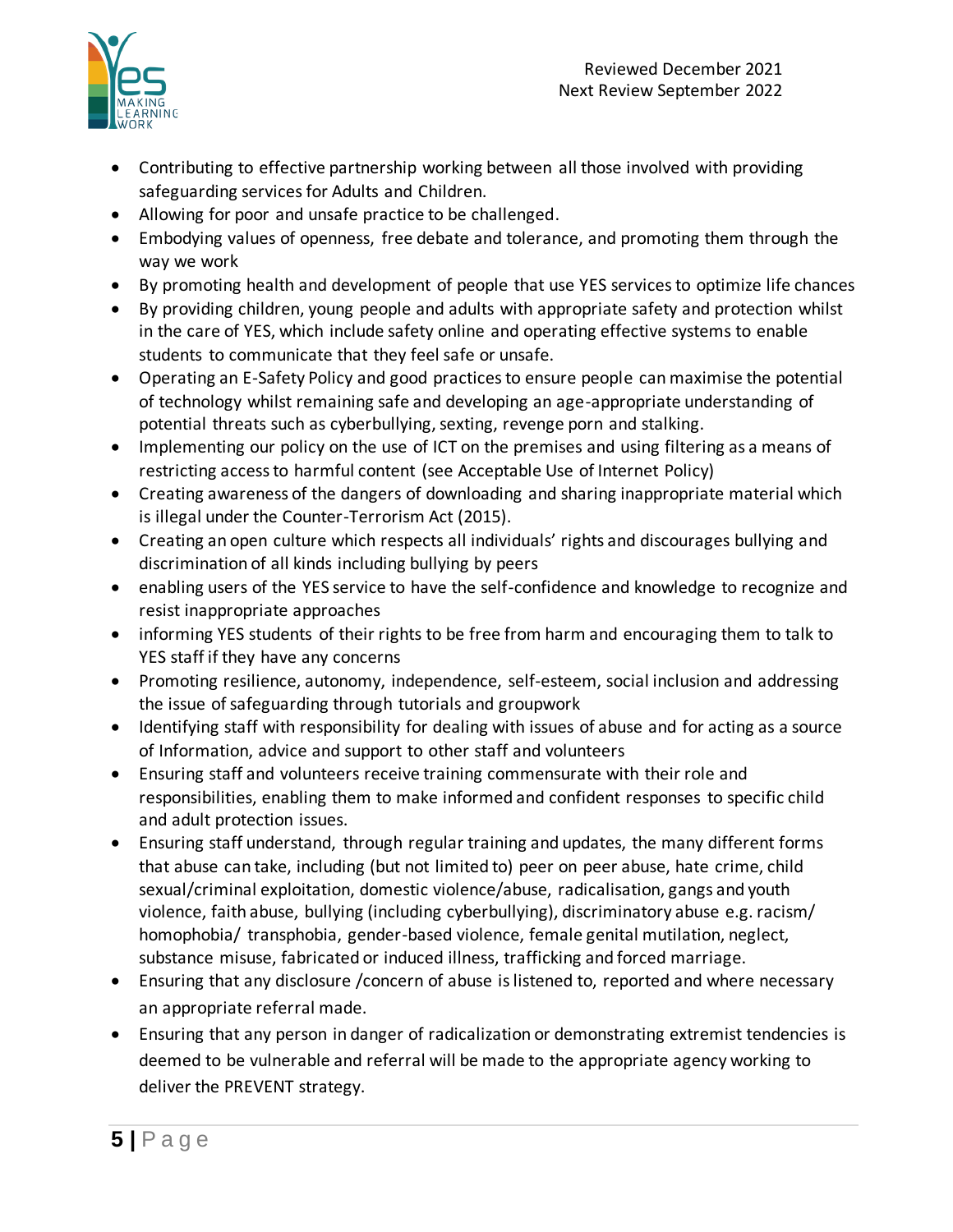

- Carrying out a PREVENT risk assessment to assess and review any potential risk of radicalisation to students.
- Ensuring that any child or young person at risk of sexual exploitation is deemed to be vulnerable and referral will be made to the appropriate agency working to address Child Sexual Exploitation (CSE).
- Ensuring that concerns about a child or vulnerable adults mental health is seen as a safeguarding concern and dealt with as such
- Operating safe recruitment procedures to prevent people who pose a risk of harm from working with young people and at-risk adults
- Ensuring that a child, young person or adult in need of support at a level beyond that which YES can provide is referred promptly to the appropriate service or agency
- Having clear procedures as detailed in this document for reporting and responding to allegations and concerns about abuse.

# **YES Designated Safeguarding Lead**

The Designated Safeguarding Lead (DSL) at YES is the Director who is also responsible for Children in Care (CiC). It is their responsibility to know which young people at YES are CiC and to ensure that the Headteacher of The Hope Virtual School is aware that we are working with this young person.

# **Recruitment and selecting staff and volunteers**

All reasonable steps are taken to ensure unsuitable people are prevented from working with children. When undertaking pre-selection checks:

- All staff/volunteers complete an application form and two relevant references are taken up and verified. Gaps in employment history are explored.
- All newly recruited staff receive enhanced DBS check, including a section 128 barred list check.
- All staff, volunteers and trustees have DBS checks every three years.

# **Safeguarding Training Plan**

YES ensure that staff undertake and discharge their roles and responsibilities in relation to safeguarding in the following ways:

• All staff inductions include an overview of Safeguarding policy and procedures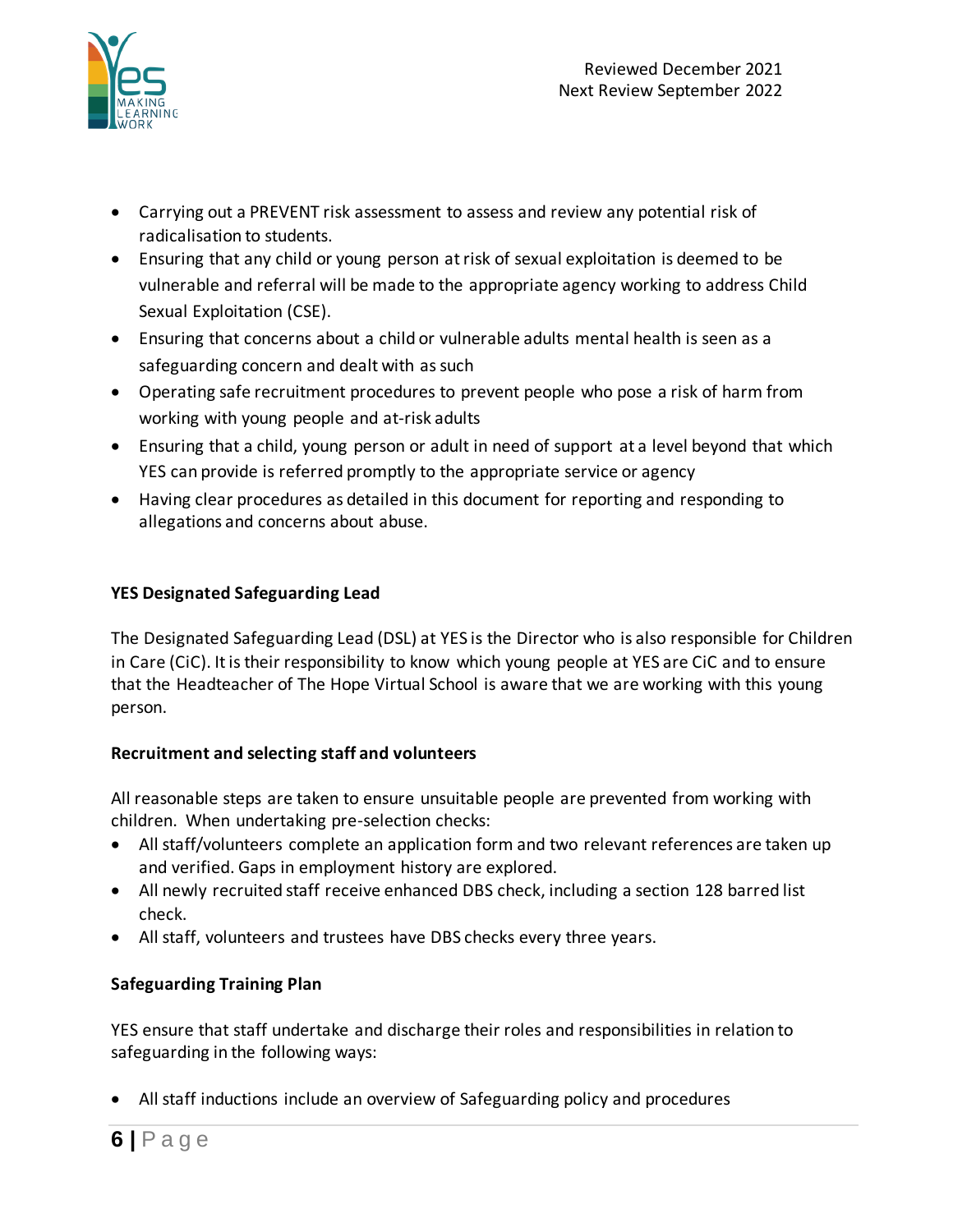

- Staff can expect to be informed when training is offered, either in-house or provided by external agencies. This will include on-line training and regular discussion through team meeting and supervision.
- All staff will undertake regular training in Safeguarding, commensurate with their role
- Designated Safeguarding Lead will receive training every two years, with annual updating
- Supervision sessions will be used to refresh knowledge on safeguarding issues
- Records of training offered and undertaken will be maintained for all staff and volunteers

## **Prevent**

Prevent aims to stop people being drawn into terrorism or supporting terrorism. YES seeks to address radicalisation and extremism through this safeguarding policy. We have taken measures to raise awareness amongst staff by providing training and information and promoting values of openness, tolerance and facilitating free debate. As with managing other safeguarding risks, staff should be alert to changes in behaviour which could indicate that someone may be in need of help or protection. It is important to take action if staff observe behaviour of concern. We will continue to identify staff and volunteer training requirements and ensure suitable training is available and taken-up.

# **Female Genital Mutilation (FGM)**

FGM has been a criminal offence in the UK since 1985. In 2003 it also became a criminal offence for UK nationals or permanent residents to take their child abroad for FGM. YES, along with all other agencies, has a statutory responsibility to safeguard children in terms of preventing girls from FGM and identifying children who have already survived the procedure. Yes takes the mandatory reporting duty in relation to concerns about a child being at risk of FGM seriously and will fulfil its obligations where concerns arise.

For more information please go to the BSCB FGM Safeguarding Guidance: https://bristolsafeguarding.org/media/27269/fgm-referral-risk-assessment-2018.pdf

# **ICT**

The internet provides vulnerable adults and young people with access to a wide-range of content, some of which is harmful. Extremists use the internet, including social media, to share their messages. The filtering systems used at YES blocks inappropriate content, including extremist content. Where staff, students or visitors find unblocked unsuitable content they must report it to a senior member of staff.

We are aware that adults and young people have access to unfiltered internet when using their mobile phones and staff are alert to the need for vigilance when students are using their phones.

The YES Internet Acceptable Use Policy (IAUP) refers to preventing radicalisation and related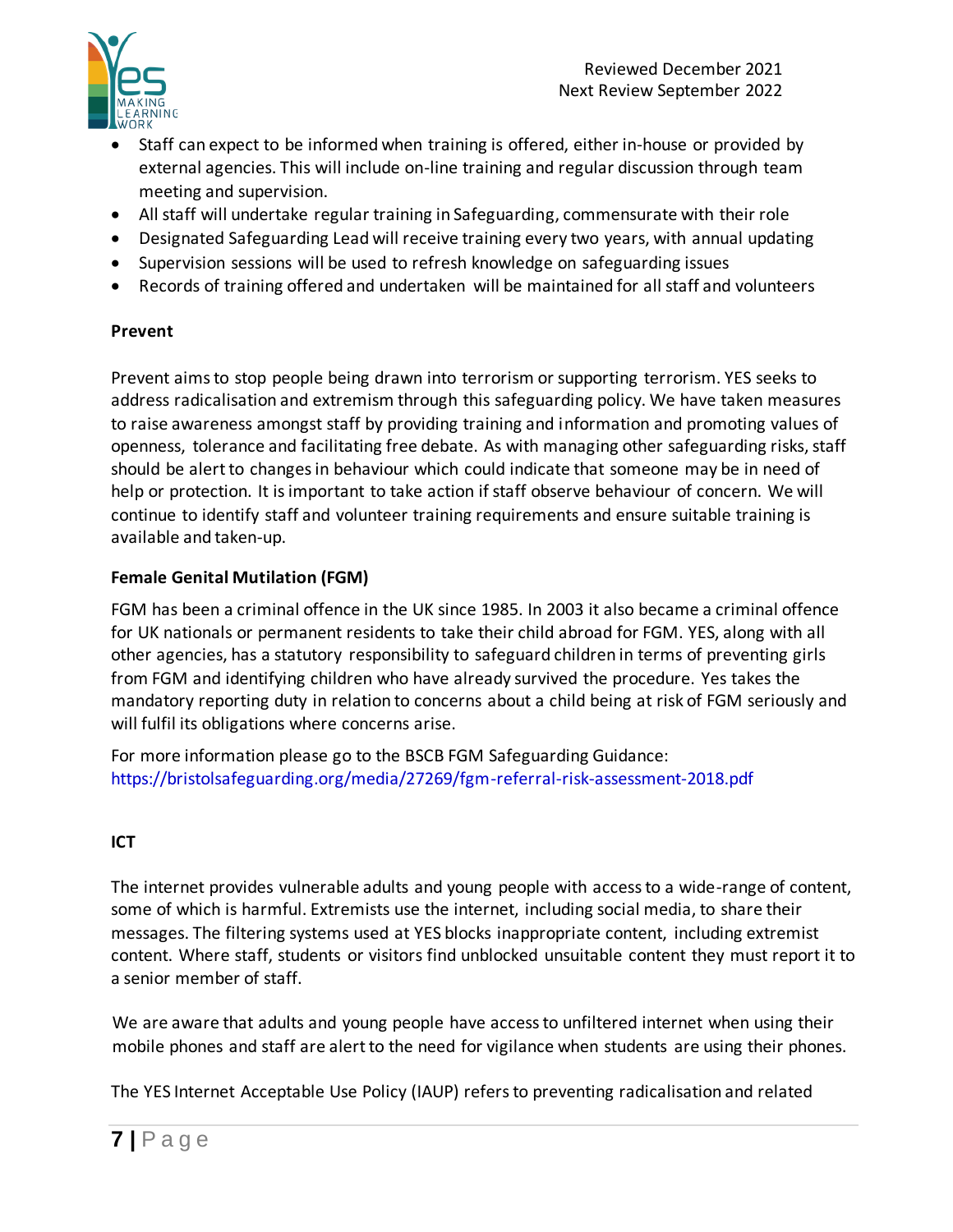

extremist content. Pupils and staff are asked to sign the IAUP to confirm they have understood what is acceptable.

Safe use of ICT is integrated into programmes, including safe use of social media.

It is not the responsibility of YES to investigate abuse. However, it has a duty to act if there is a cause for concern and to notify the appropriate agencies so that they can investigate and take any necessary action. Any suspicion, allegation or incident of abuse must be reported in accordance with the procedures below, as soon as possible.

In direct YES work, staff should report any disclosures/suspicions of abuse straight away to the YES DSL. If s/he is unavailable then the Senior Tutor should be informed. S/he will report using the contact details listed in this policy.

In partnership work staff should make sure they are aware of who is the Nominated Person in the partner organisation. Any allegations/disclosures/suspicions of abuse should be reported the Nominated person in the partner organisation. The YES DSL should also be informed.

## **If you need immediate help when you can't stop abuse that is happening at the time telephone 999 or 112**

#### **What to do if Abuse is Disclosed**

Disclosure is not negotiable. If a young person or adult wants to confide in a member of staff, the member of staff should listen uncritically.

- Do not promise confidentiality.
- The starting point is always to take what is being said seriously.
- Questions should be kept to a minimum but, if required, should be open and prompts minimal.
- Record the information you receive (See recording below)

In direct YES work, staff should report any disclosures of abuse straight away to the YES DSL. If s/he is unavailable then the Essential Skills Co-ordinator should be informed. S/he will report using the contact details listed below.

In partnership work staff should make sure they are aware of who is the Nominated Person in the partner organisation. Any suspicions of abuse should be reported the Nominated person in the partner organisation. The YES DSL should also be informed.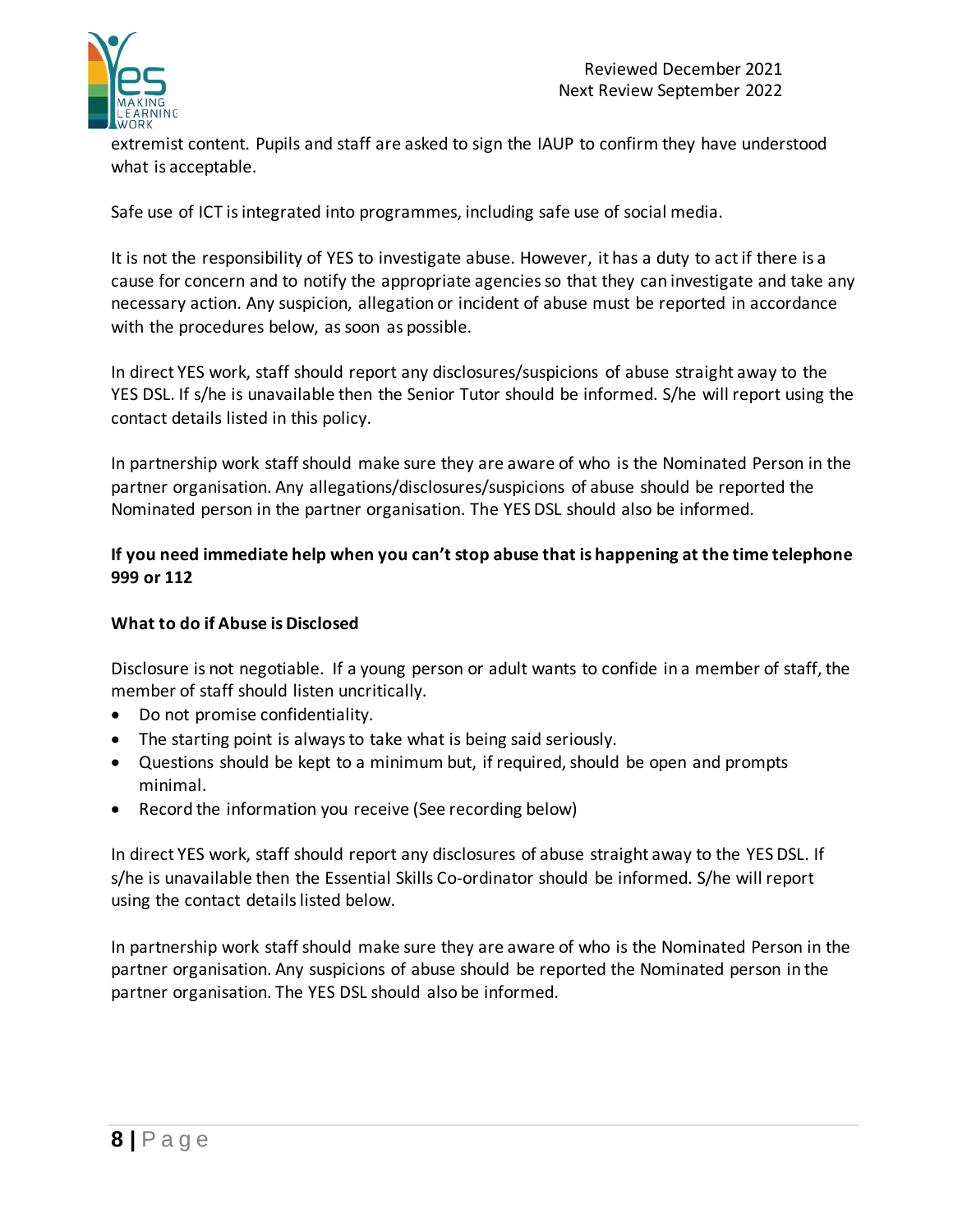

Confidentiality is crucial to all our relationships, but the welfare of our students is paramount. The law does not allow anyone to keep concerns relating to abuse to themselves. Therefore, confidentiality may not be maintained if the withholding of information will prejudice the welfare of the service user or someone else, for example a sibling of a service user.

All information that has been collected on any child will be kept securely in line with GDPR regulations and access will be limited to the appropriate staff, management and relevant agencies.

In the event of an investigation, it is essential that no information on child protection concerns are disclosed inappropriately. Any such leaks could have serious consequences for both the child concerned and any investigation.

## **What to do if Abuse is Suspected**

If any signs or symptoms lead you to feel concerned that a child or adult may be being abused or neglected, it is important that you record these (what, when and where) and share these concerns with the YES DSL.

If s/he is unavailable then the Senior Tutor should be informed. S/he will report using the contact details listed below.

In partnership work staff should make sure they are aware of who is the Nominated Person in the partner organisation. Any disclosures of abuse should also be reported the Nominated person in the partner organisation.

Examples of possible indicators of abuse that staff should be aware of include:

- Any significant changes in the child's / young person/adult's behaviour or appearance which are cause for concern
- Remarks made by the person or his / her parents, carers or friends
- Indications that the family is under extreme stress

# **Recording Suspicions of Abuse and Disclosures**

In all cases staff should consider whether a record may need to be made. If this is the case, then the following is recorded as soon as possible after the incident or conversation:

- The child's / young person/adult's name
- The child's / young person/ adult's address
- The age or date of birth of the child / young person/ adult
- The date and time of the observation or the disclosure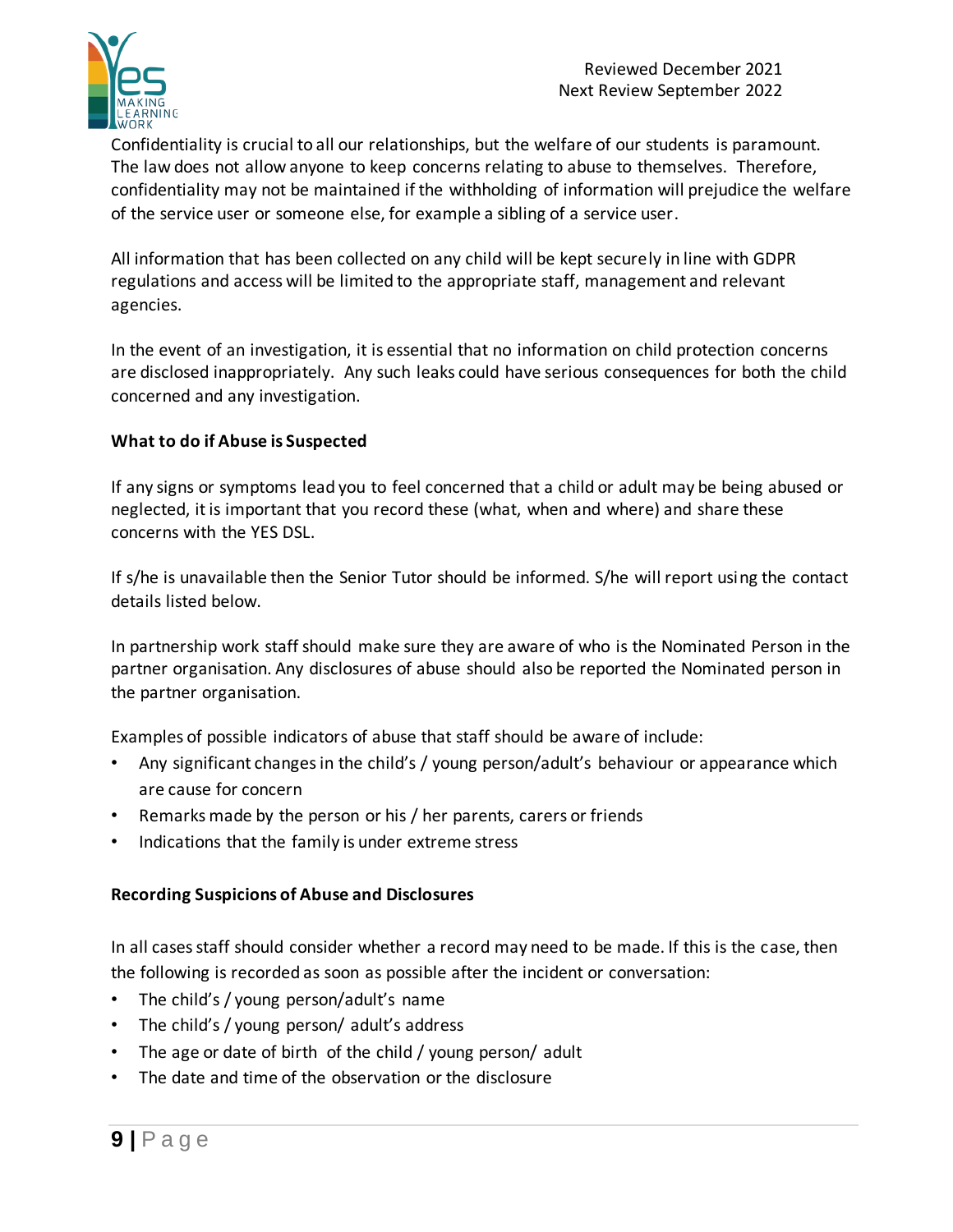

- An objective record of the observation or disclosure
- The exact words spoken by the child / young person/ adult
- The name of the person to whom the concern was reported, with date and time
- The names of any other person present at the time

If the conversation is undertaken on the telephone the same procedure applies, and if necessary, becomes a referral with immediate action.

Concerns should be reported immediately to the DSL (YES or Partner organisation and YES) *The YES DSL shall retain a copy of:*

- Any notes or correspondence whilst dealing with the matter
- any other relevant material

If it is agreed to be a child/adult protection matter, if not already recorded in writing, the DSL will make a written record to include the date and time of the incident/disclosure and name, age and address of child/adult at risk involved.

Copies of reports, notes, etc. should be stored in a secure place with access by designated people only in line with data protection laws (e.g. the information is accurate, regularly updated, relevant and secure).

## **Allegations against a member of staff**

Where an allegation is made against a member of staff or volunteer there is a requirement to inform the Local Authority Designated Safeguarding Officer (LADO) This is the responsibility of the DSL, or in their absence, or if the concern is related to the DSL this is the responsibility of the Safeguarding Trustee. Contact details for the LADO can be found below.

#### **Person with cause for concern**

- Record in full, as soon as possible, the nature of the allegation and any other relevant information
- Report the allegation/incident to the DSL, or a Director as soon as possible.

#### **Allegations against the Designated Safeguarding Lead**

The matter should be reported to the Senior Tutor or a Director who will follow the identified procedure.

#### **Whistle Blowing**

YES will fully support or protect anyone who, in good faith, reports his or her concerns that abuse is taking place. A member of staff may not feel able to express concerns relating to child/ adult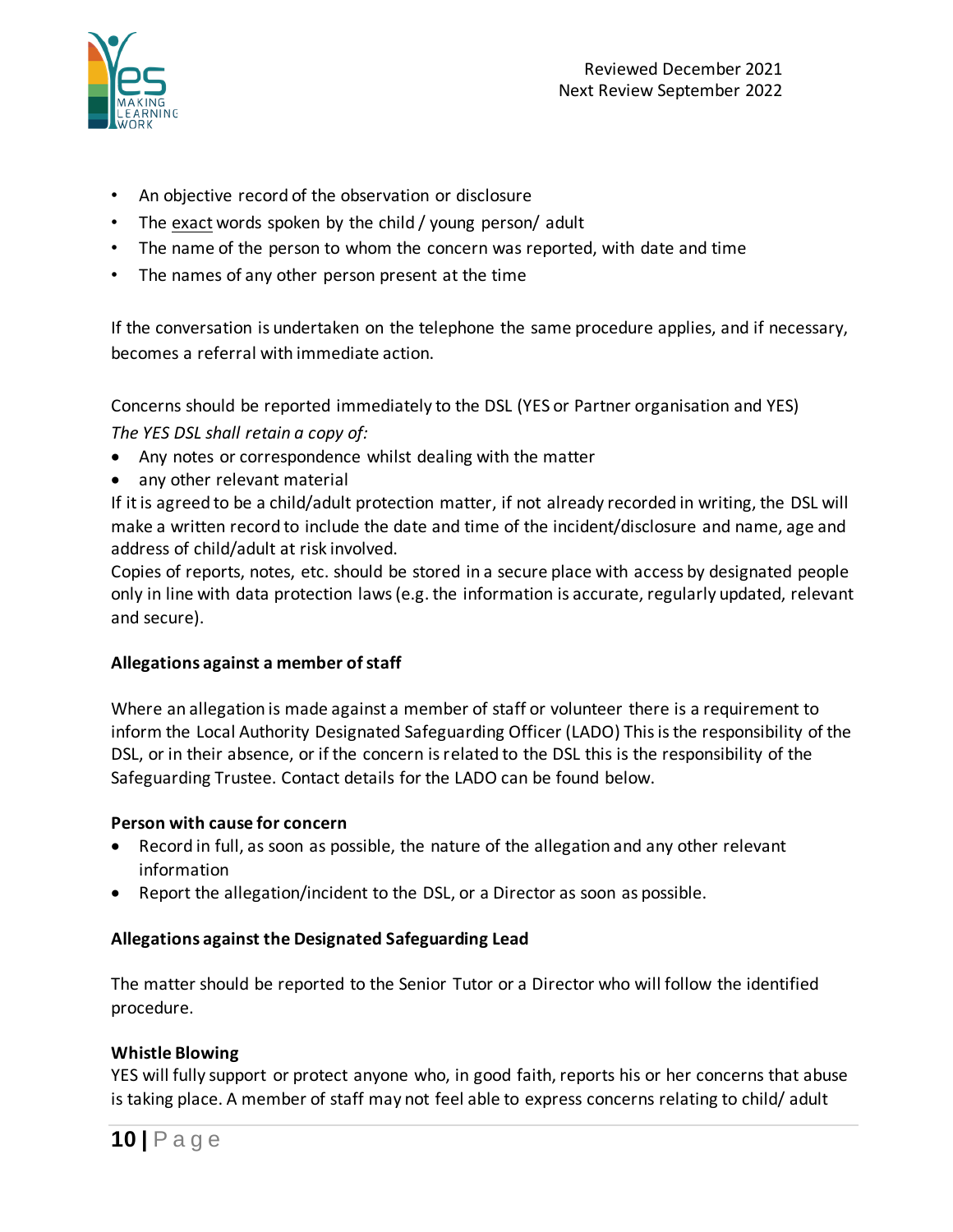

protection for fear that they may appear disloyal to colleagues or be harassed or victimised. These are natural feelings but must never result in a young person or adult continuing to be at risk. Staff should always report concerns to the Designated Safeguarding Lead. It is his/her responsibility to protect the member of staff from harassment or victimisation. No action will be taken against the member of staff if the concern proves to be unfounded and was raised in good faith. Malicious allegations may be considered a disciplinary offence.

## **Information Sharing**

Local Information Sharing protocols will be followed: For adults https://bristolsafeguarding.org/media/1121/guide-to-info-sharing.pdf For children https://bristolsafeguarding.org/media/1280/92info-sharing-2013-new-link.pdf

## **Reporting Procedure and contacts**

Staff member or volunteer reports incident or concern to YES DSL and shares any records made. DSL may suggest monitoring situation, or a practical intervention. If the issue needs to be referred to a further agency there are a variety of routes, depending on the issue and the person/people concerned. The DSL will make the follow up contacts:

## **If a child or vulnerable adult is at immediate risk s/he will call the Police on 999 or 112**

**Where immediate risk of harm is not present a referral will be made to the appropriate service:**

**Incidents involving children (up to age 18):** First Response:

**Online referrals** should be made here:

**https://www.bristol.gov.uk/social-care-health/first-response-for-professionals-working-withchildren**

Phone contact for **First Response Team: 0117 9036444** When the First Response office is closed s/he will call: **Emergency Duty Team –01454 615 165**

If a safeguarding issue relates to a child in care (CiC), the head of the Bristol Virtual School, The Hope, should be contacted.

**The Headteacher of The Hope is currently Rachael Pryor 0117 9036282.**

For general advice ring **Early Help: South Bristol 0117 9037770 North Bristol 0117 3521499 East Central Bristol 0117 3576460**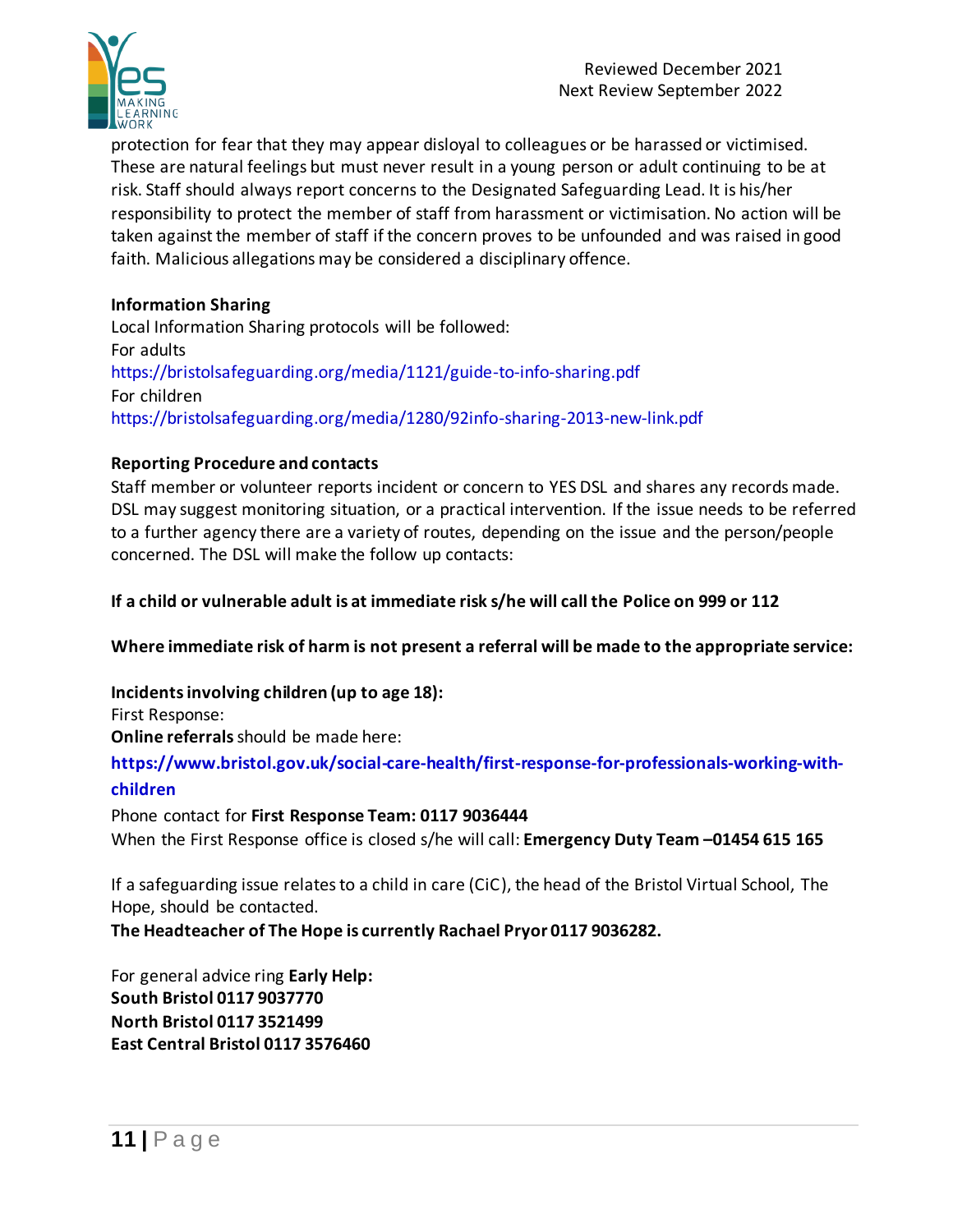

**Incidents involving adults:** In partnership work with Bristol City Council Learning Communities contact: **Designated Person, about the disclosure within 24 hours. Suzanne Beard, Team Leader (Quality) Tel. 0117 9039750 / mobile 07584 480616** If Suzanne is not available, then please speak to Angela Marshall or Elke Hein

In the case of other adults, the DSL will make an online referral to Care Direct **Complete online referral form: https://www.bristol.gov.uk/social-care-health/reportsuspected-abuse** Where phone advice is needed Care Direct can be contacted: **Adult Social Services: 0447 9222700 Out of office hours call 01454 615 165**

Prevent related incidents and concerns should be reported to South West Channel: **Police Prevent team 0117 9455539 E-mail:channelsw@avonandsomerset.pnn.police.uk** 

**If you need immediate help when you can't stop abuse that is happening at the time telephone 999 or 112**

## **Local Authority Designa;ted officer (LADO)**

LADO Contact information Email: childprotection@bristol.gov.uk Telephone: 0117 903 7795 Referral form for the LADO is available here: https://bristolsafeguarding.org/children/ladoconcerns-about-professionals/

Where a referral is made to the LADO the DSL must notify one of the YES Directors as soon as practicable and in any event within 24 hours of the initial concern arising.

## **Further Information**

Keeping Bristol Safe Partnership: www.bristolsafeguarding.org/

Working Together to Safeguard Children 2018

https://assets.publishing.service.gov.uk/government/uploads/system/uploads/attachment\_data/ file/722305/Working Together to Safeguard Children - Guide.pdf